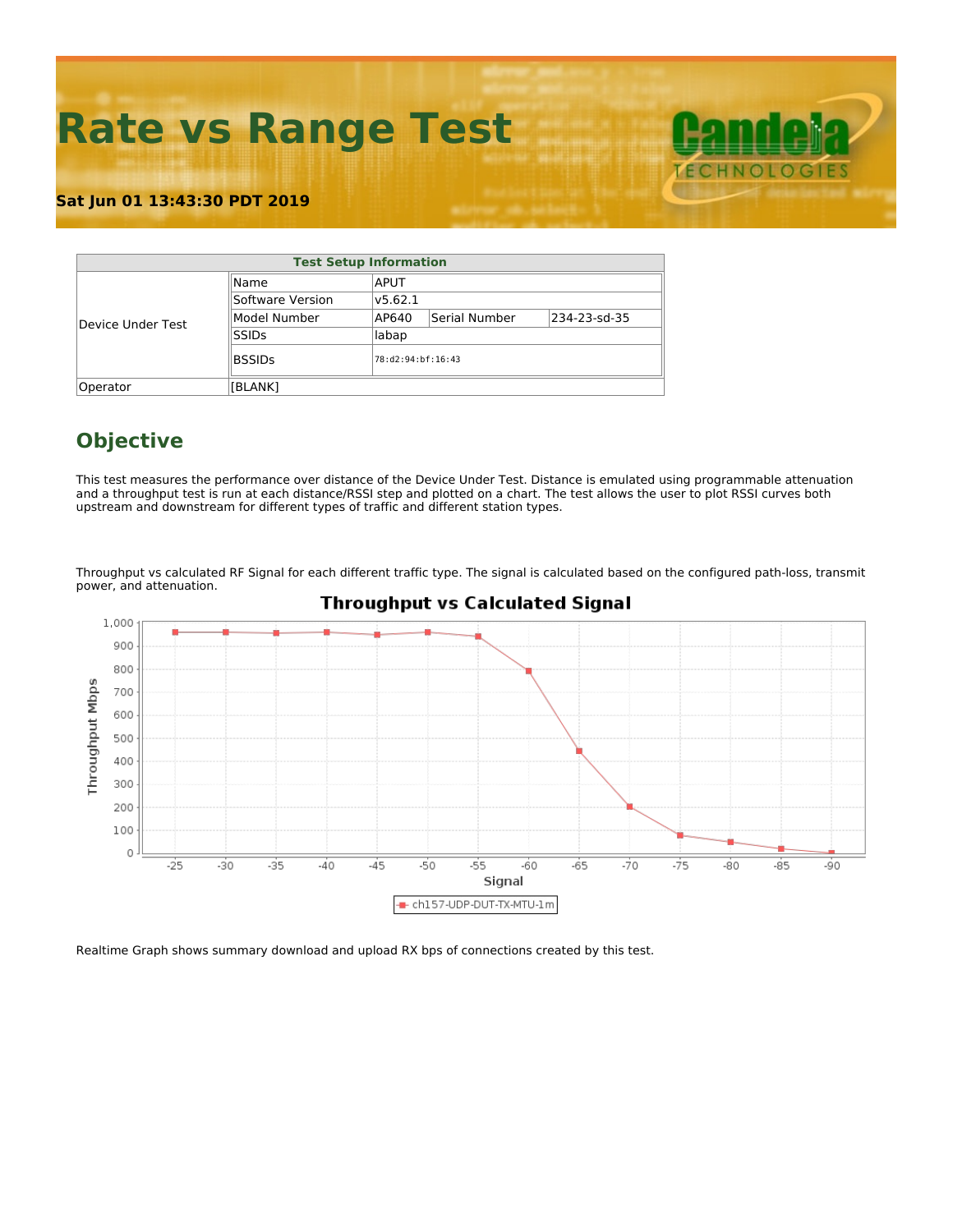### **Realtime Throughput**



Throughput vs reported RSSI for each different traffic type. Please note that the LANforge RSSI may be similar to the remote Device Under Test RSSI but there is no guarantee of this. Differences in tx-power and RF splitter/combiners can cause different RSSI as reported by LANforge and the remote peer device.



TX Completion vs LANforge RSSI for each MCS Encoding Rate. Please note that the LANforge RSSI may be similar to the remote Device Under Test RSSI but there is no guarantee of this. Differences in tx-power and RF splitter/combiners can cause different RSSI as reported by LANforge and the remote peer device.



TX Completion vs LANforge RSSI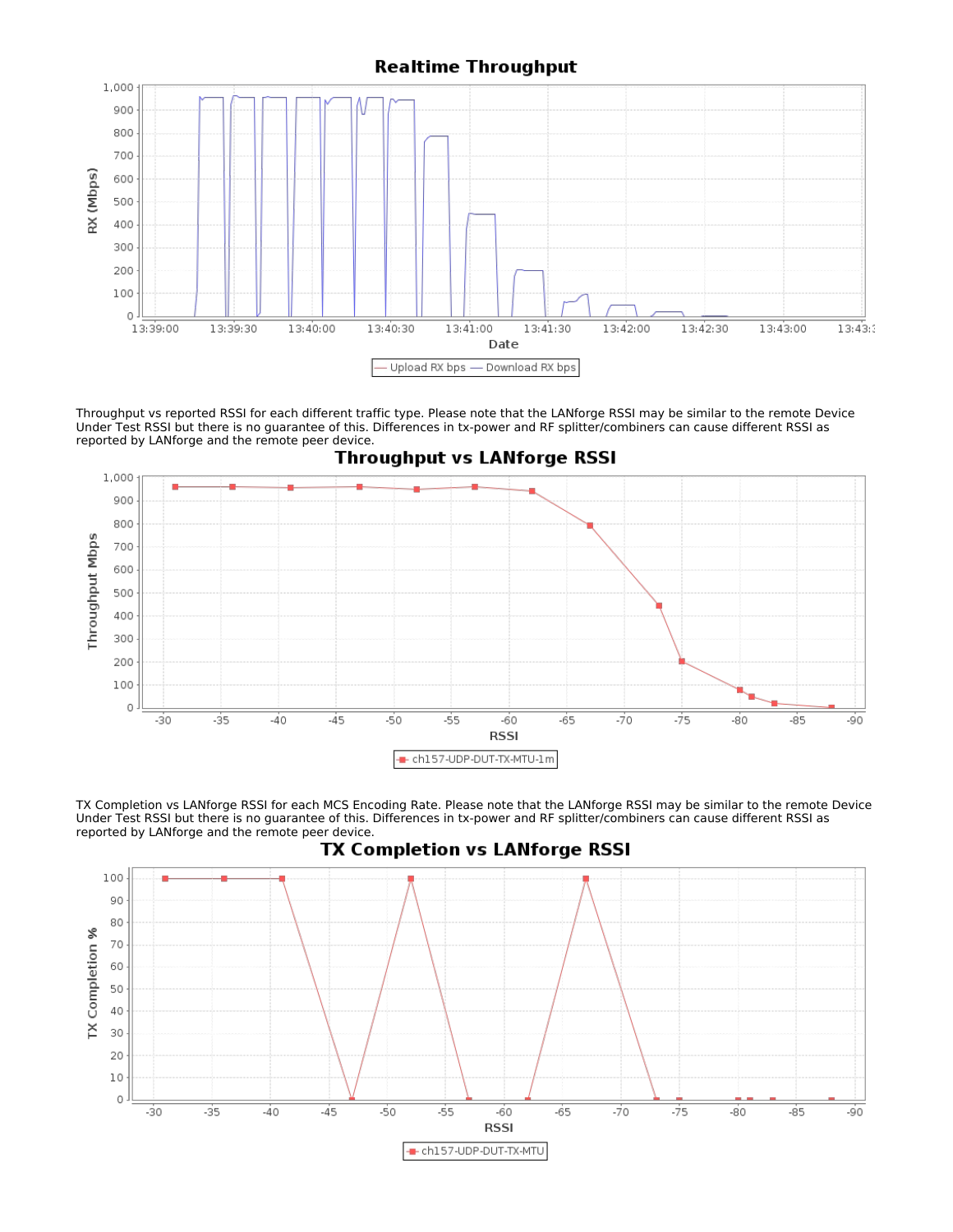

| <b>Channe</b> | <b>Il Security</b> |                       |                | NSS Mode Bandwidth PDU Traffic-Type |               |     |     |             |                   |        |          | Direction Atten Duration Offered-1m Rx-Bps Rx-Bps-1m Rx-Bps-3s Theoretical RSSI Tx-Failed Tx-Failed% |                |               | <b>Tx-Rate</b>        | <b>Rx-Rate</b> | <b>Mode</b>            |
|---------------|--------------------|-----------------------|----------------|-------------------------------------|---------------|-----|-----|-------------|-------------------|--------|----------|------------------------------------------------------------------------------------------------------|----------------|---------------|-----------------------|----------------|------------------------|
| 157           | AUTO               | AUTOLAUTO LAUTO       | <b>MTU UDP</b> |                                     | DUT-TX        |     | 10  |             |                   |        |          | 959357458  956952290 959189102  957205317 1733200000 -31  0/5                                        |                |               | 520 Mbps              | 1.3 Gbps       | 802.11an-AC            |
| 157           | AUTO               | AUTOLAUTO LAUTO       | IMTU lUDP      |                                     | DUT-TX        | 50  | 10  | 964703472   |                   |        |          | 956914866961909376 957436405 1733200000 - 36 0 / 2                                                   |                |               | 780 Mbps              | 1.3 Gbps       | 802.11an-AC            |
| 157           | AUTO               | AUTO AUTO AUTO        | <b>MTU UDP</b> |                                     | <b>DUT-TX</b> | 100 | 10  | 961549207   |                   |        |          | 957062051958142593 957388013 1733200000 - 41 0 / 2                                                   |                |               | 1040 Mbps             | 1.3 Gbps       | 802.11an-AC            |
| 157           | AUTO               | AUTO AUTO AUTO        | <b>MTU UDP</b> |                                     | <b>DUT-TX</b> | 150 | 10  |             |                   |        |          | 965451230 957060306 961789780 957060810 1733200000 -47                                               | 10/0           | <b>FAILED</b> | 1300 Mbps             | 1.3 Gbps       | 802.11an-AC            |
| 157           | AUTO               | <b>AUTO AUTO AUTO</b> | <b>MTU UDP</b> |                                     | <b>DUT-TX</b> | 200 | 10  |             |                   |        |          | 961947768  947351918 949424828 957204810 1733200000 - 52 0 / 3                                       |                |               | 1300 Mbps             | 1.3 Gbps       | 802.11an-AC            |
| 157           | AUTO               | AUTO AUTO AUTO        | MTU UDP        |                                     | <b>DUT-TX</b> | 250 | 10  | 962757121   |                   |        |          | 952856573 959138933  957415909 1733200000 -57                                                        | 0/0            | FAILED        | 1300 Mbps             | 1.3 Gbps       | 802.11an-AC            |
| 157           | AUTO               | AUTOLAUTO LAUTO       | <b>MTU UDP</b> |                                     | <b>DUT-TX</b> | 300 | 10  | 950788642   |                   |        |          | 941683935942097517 944531845 1733200000 - 62 2 / 2                                                   |                | 100           | 1053.2 Mbps 1.17 Gbps |                | 802.11an-AC            |
| 157           | AUTO               | <b>AUTO AUTO AUTO</b> | <b>MTU UDP</b> |                                     | <b>DUT-TX</b> | 350 | 10  | 964315137   |                   |        |          | 787318130 791672328  786313845 1733200000 - 67                                                       | $\frac{10}{2}$ |               | 975 Mbps              | 975 Mbps       | 802.11an-AC            |
| 157           | AUTO               | AUTO AUTO AUTO        |                | MTU JUDP                            | <b>DUT-TX</b> | 400 | 10  | 963371671   |                   |        |          | 444602475 444913914 444871109 1733200000 -73  1 / 1                                                  |                | 100           | 780 Mbps              |                | 526.6 Mbps 802.11an-AC |
| 157           | AUTO               | AUTO AUTO AUTO        | <b>MTU UDP</b> |                                     | <b>DUT-TX</b> | 450 | 10  | 963831971   |                   |        |          | 200848389 202294797 201677330 1733200000 - 75 1 / 1                                                  |                | 100           | 877.5 Mbps            | 243 Mbps       | 802.11an-AC            |
| 157           | AUTO               | AUTO AUTO AUTO        | <b>MTU UDP</b> |                                     | <b>DUT-TX</b> | 500 | 10  | 964781329   | 79995228 80268139 |        |          | 96396213  1733200000 -80  1/1                                                                        |                | 100           | 468 Mbps              |                | 121.5 Mbps 802.11an-AC |
| 157           | AUTO               | AUTO AUTO AUTO        | <b>MTU UDP</b> |                                     | <b>DUT-TX</b> | 550 | 10  | 948612153   | 48101888 48275680 |        | 48113709 | 1733200000 - 81                                                                                      | 0/0            | FAILED        | 390 Mbps              | 58.5 Mbps      | 802.11an-AC            |
| 157           | AUTO               | AUTOLAUTO LAUTO       | IMTU lUDP      |                                     | DUT-TX        | 600 | 10  | 959338994   | 19988359 20085774 |        | 20124744 | 1733200000 - 83                                                                                      | 1/1            | 100           | 292.7 Mbps            | 39 Mbps        | 802.11an-AC            |
| 157           | AUTO               | AUTO AUTO AUTO        | <b>MTU UDP</b> |                                     | DUT-TX        | 650 | 10  | 961588682   | 432323            | 432713 | 389125   | 1733200000 - 88                                                                                      | 0/0            | FAILED        | 263.4 Mbps            | 6.5 Mbps       | 802.11an-AC            |
|               | AUTO               | AUTO AUTO AUTO        | <b>MTU UDP</b> |                                     | DUT-TX        | 700 | 10  | 966001843 0 |                   |        |          | 1733200000 0                                                                                         | 4/0            | FAILED        | 0 Mbps                | $0$ bps        | 802.11an-AC            |
| 10            | AUTO               | AUTO AUTO AUTO        | <b>MTU UDP</b> |                                     | DUT-TX        | 750 | 110 | 13932613360 |                   |        |          | 1733200000 0                                                                                         | 2/0            | <b>FAILED</b> | 0 Mbps                | 0 bps          | 802.11an-AC            |

Packet Loss Percentage graph shows the percentage of lost packets as detected by the receiving endpoint due to packet gaps. If there is full packet loss, then this will not report any loss since there will be no gap to detect.



**Endpoint RX Packet Loss Percentage** 

Error Graph shows occurances of packet errors.